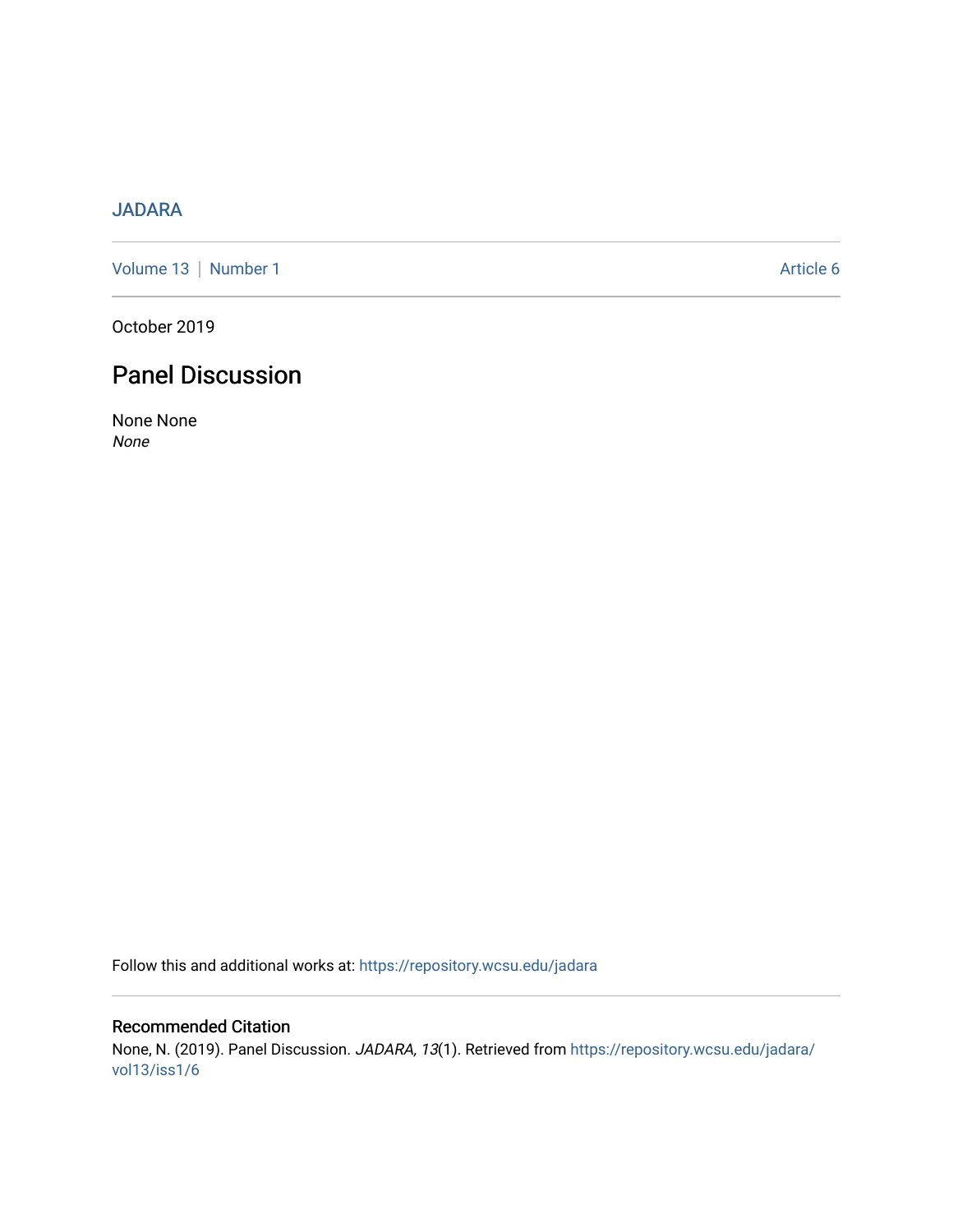# Panel Discussion

# CROSSROADS REHABILITATION CENTER

### Panelists: Eugene Petersen, project director; Barry Critchfieid, counselor/ social worker; Jan Moomaw, Work Adjustment Trining coordinator; Alicia Marshall, Recreational Therapy/Housing coordinator.

#### Moderator: Dr. Douglas Watson, New York University Deafness Research and Training Center.

Moderator: Can you brief us on Crossroad's involvement with the deaf up to the time of the grant award?

Staff: Crossroads Rehabilitation Center at Indianapolis is a 41-year-old comprehensive rehabilitation center that has been working with deaf clients almost from the time it open ed its doors. The beginnings of a special pro gram for the deaf came 16 years ago when the Indiana School for the Deaf and Indiana Vocational Rehabilitation Services asked the Center to provide work experience for certain problem students. These students were origi nally served on a no-fee basis; later VR began to pay a fee for Vocational Evaluation and Work Adjustment Training. The program for ISD students was an ongoing part of the Center's services, in an upgraded format, at the time of the RSA grant award. In 1967, In diana VRS saw the need for more comprehen sive services for the adult deaf and negotiated a small increase in fees for deaf clients to fund employment of a specialist. In 1970-71, the Indiana VRS also funded a small pilot Com munications Therapy program for the mentally retarded deaf. Most of the clients were child ren and youths from the Marion County Asso

ciation for Retarded Citizens. This innovotive program led to implementation of a Communi cations Therapy program at MCARC and was the foundation for Crossroads' own Commu nications Therapy program for deaf clients with minimal language skills. From 1967, which is as far back as a logbook of deaf clients goes, to the time of the grant award, ap proximately 350 severely handicapped deaf people had gone through the program and a substantial number of out-of-town and out-ofstate referrals were being accepted.

Moderator: Just who are you talking about when you use the term "severely handicapped deaf people"?

Staff: While the Rehabilitation Act of 1973 classifies all deaf people as severely handi capped, even those in college-level programs, we are talking about deaf people who have multiple disabilities, who have been unable to make a satisfactory adjustment to their disabil ities. We had 74 deaf clients in the program as of February 28,1978, and counting deafness as one disability, these clients had over 190 dis abilities. Developmental disabilities that interferred with normal development and led to referral to Crossroads included mental retard-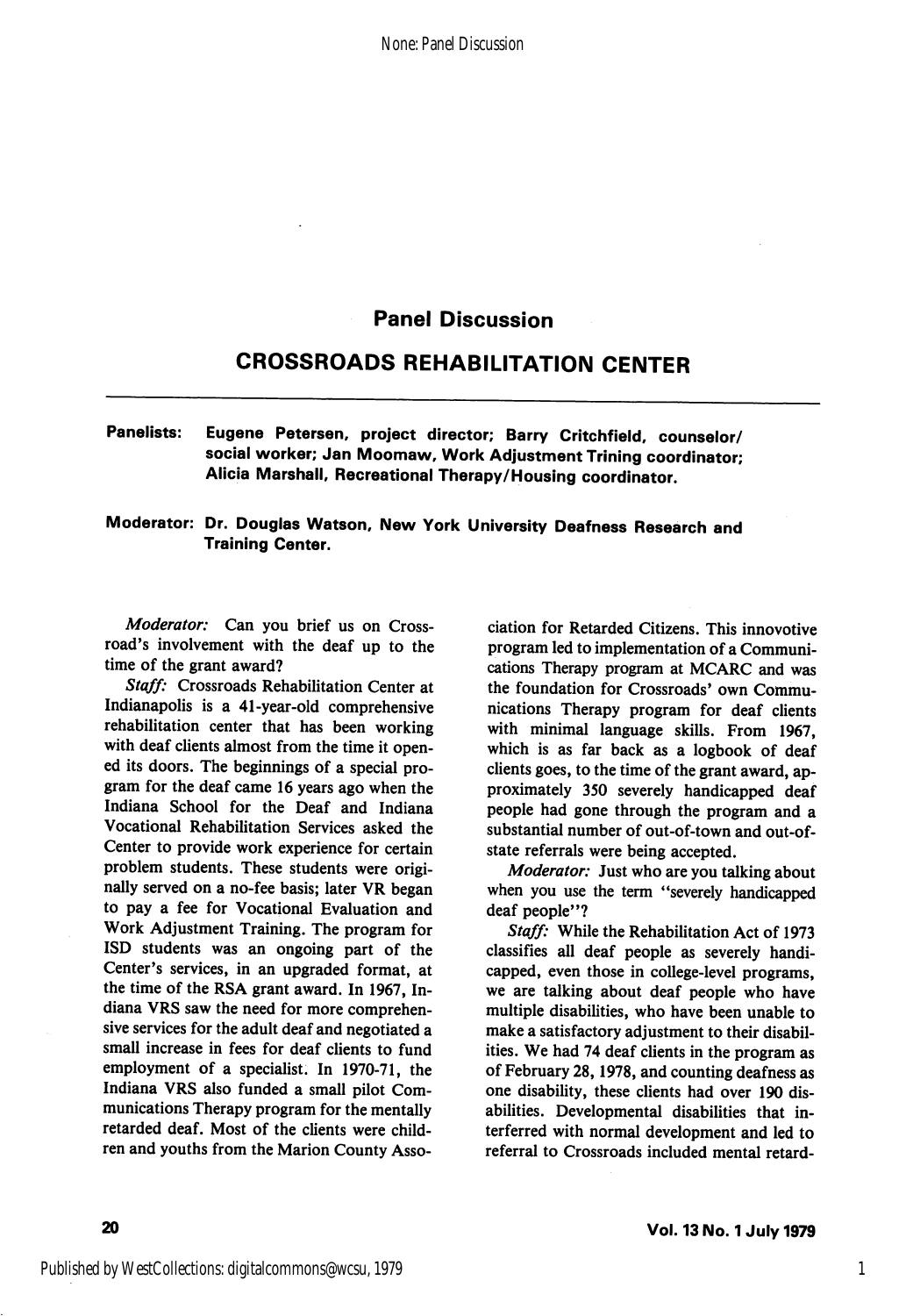### CROSSROADS REHABILITATION CENTER

ation, early severe visual impairment, cerebral palsy and epilepsy plus many rarer conditions. A large number were mentally ill and came to Crossroads from hospitals or out-patient psychiatric programs. A significant number had been in jail and were on probation at the time of entrance in our program. Sixty-one of 155 deaf clients served during the final year of the grant had histories of psychiatric treatment or detention. Another large group had severe personality disorders. While not diagnosed as psychotic, they still exhibited much eccentri city, emotional instability, and perversity of conduct, undue conceit and suspiciousness, lack of common sense, social feeling, selfcontrol, truthfulness and motivation to work for a living. They were very difficult to work with. We also had many deaf clients who were developmentally deprived.

Moderator: What do you mean by developmentally deprived?

Staff: As distinguished from the developmentally disabled, these are deaf persons who have near normal or normal intelligence and no other serious physical disabilities who didn't have the opportunity to develop their potentials during the critical formative years. Some grew up isolated from educational and social experiences outside the home. Some have no formal language outside of "home signs" and gestures when they come to Crossroads. Others had had only one or two years of school or had been educationally misplaced. These people are often seriously lacking in social and independent living skills as well as academic skills. They have much vocational potential, but it is difficult to make up for the years of developmental deprivation. They tend to be long-term clients.

Moderator: How successful have you been? Staff: Counting placement in sheltered employment on a transitional or long-term basis and clients who enter trade school and other post-secondary educational programs, as well as those placed in competitive employ ment in the home area, we achieved a 70 per cent success rate through the grant term.

Moderator: Have there been any cutbacks in staff or services since grant funds termi nated?

Staff: No. As a matter of fact, we are recruiting a third communications therapist, another Work Adjustment Training supervisor and an audiologist. Other staff expansion is being considered. A contract has been let for finishing of the upper level of a 5500-squarefoot wing constructed in 1975, which will house speech and hearing services, including an audiological suite, and an expanded Voca tional Evaluation department. The present Vocational Evaluation area will become avail able for Communications Therapy and office space. Plans are being made to lease a satellite facility to permit expansion of the center's In dustrial Services. When effected, this will make it possible to accept a larger variety of subcontract work and some of the space now used for Industrial Services will be available for WAT. We are also working on a commu nity job stations project to supplement Centerrelated WAT.

Moderator: Where will the money come from?

Staff: For the time being, from fees for services and income from subcontract work.

Moderator: Where do the clients come from?

Staff: We have had clients from 21 states and Guam. We served a total of 90 deaf clients in February, 1978. Thirty-three were from Marion County, 18 from Indiana outside Marion County and 39 were from out of state.

Moderator: Where do the out-of-town clients live while in training?

Staff: We have a string of 25 foster homes, a group home, which houses eight to ten clients at a time and three semi-independent living apartments.

Moderator: How do you find foster homes and how do they work out?

Staff: Through paid and donated advertising in local newspapers, TV and radio and word of mouth. It took a long time to line up the string of foster homes, but the majority now work out well; some provide the best family atmosphere our clients have ever experi enced. When a foster home doesn't work out, it is diplomatically phased out. Regular house parent meetings are held, sign language classes offered and we work with the foster parents to

2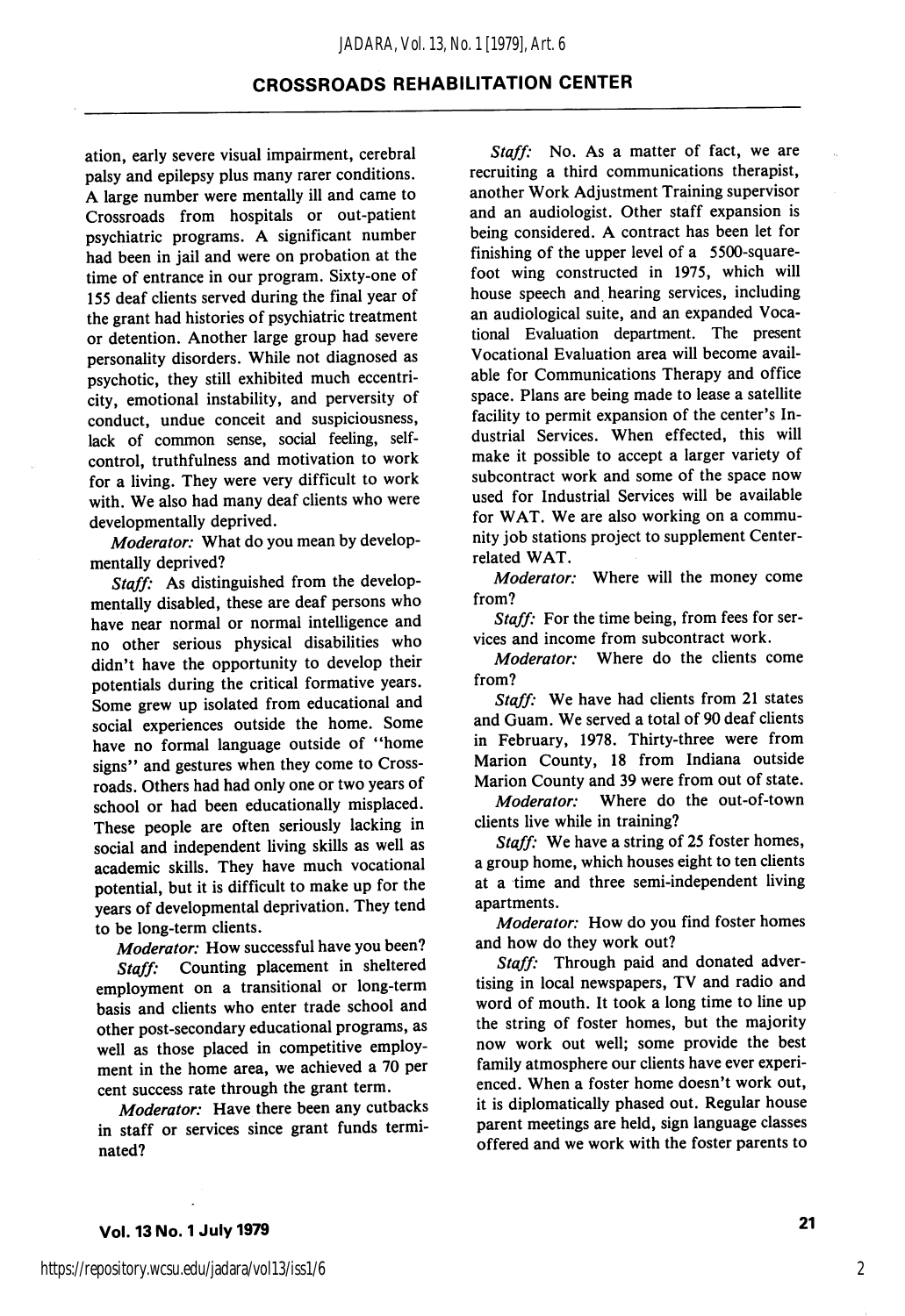set up independent living skills and training programs. The staff at the Center is available at any time to help in emergencies.

Moderator: What about the semi-independent living apartment complex?

Staff: There was a need to give clients actual exposure to independent living to give them practice and test their readiness for this step before they left our program. We lease four apartments in four separate buildings in a small complex. One is occupied by a supervisor who provides standby supervision and emer gency help. The clients pay a weekly rent, which covers electricity, buy and prepare their own food, do their own laundry and house work and are responsible for getting to work on time. Some deaf clients placed in the apart ments can't make it and have to be returned to the foster homes; some are given a second chance at a later date. Due to the level of clients we work with and client flow-through, we almost never have all the beds filled. The furnishings, some of the rent and the super visor's salary have to be subsidized. Still, it is hard to think of an alternative to this last step to independent living in the community.

Moderator: What do the deaf clients do evenings and weekends?

Staff: We have a recreational therapy program, which provides organized recreational therapy about three evenings a week. Some of the deaf boys and girls participate in Special Olympic basketball for the handicapped and two of the teams will go to the state finals later this month. Other organized recreation in cludes swimming, bowling and excursions to parks and other areas of interest. Some local churches have programs for the deaf, including some recreational programs, and the Lions Club has sponsored picnics. An all-day trip to Kings Island, near Cincinnati has become an annual event. The Indianapolis public schools sponsored Adult Basic Education classes for the deaf two nights per week at the Indiana polis Deaf Club. The purpose of recreation is to teach the clients how to use their leisure time properly and effectively.

Moderator: What system do you use in Vocational Evaluation?

Staff: Most deaf clients are in Vocational

Evaluation for five weeks, with half the time spent in paid production. Most deaf clients go through the Hester Evaluation System, which gives us an idea of their functioning level as a guide to tailoring the balance of Vocational Evaluation to the client's capabilities and also provides us with a computer printout of feasi ble jobs as a starting point for career counsel ing. We used selected portions of the JEVS, Valpar and some clerical tests plus facility developed job samples which measure atten tion span and work tolerance. We have put a few clients through parts of the COATS with the help of an interpreter. With the types of deaf clients we work with, we find situational assessment of the clients while in paid produc tion very helpful. Some deaf clients will look bad in testing but do well once they are in paid production while others show much potential in testing but exhibit all kinds of vocational problems when faced with the discipline of paid work in a semi-competitive setting.

Moderator: Just what is Communications Therapy?

Staff: About one-third of the deaf clients enter the program with minimal language skills. In many cases, their only means of com munication is through crude pantomime, acting out and home signs. They do not even know that things have names. Communications Therapy was set up to get real two-way com munication going in the shortest possible time. The emphasis is on teaching concepts, not just words. To this end. Communications Therapy makes much use of field trips to expose the clients to experiences they will want to talk about later, role playing and videotape play back of classroom activities to reinforce more structured drills. Sometimes videotapes are made on field trips and these tapes generate much spontaneous communication. Peer inter action and modeling also play important roles in stimulating communication.

Moderator: Can you tell us something about your Work Adjustment Training pro gram?

Staff: Work Adjustment Training has always been an integral part of Crossroads' program for the deaf and was considerably strengthened and improved during the grant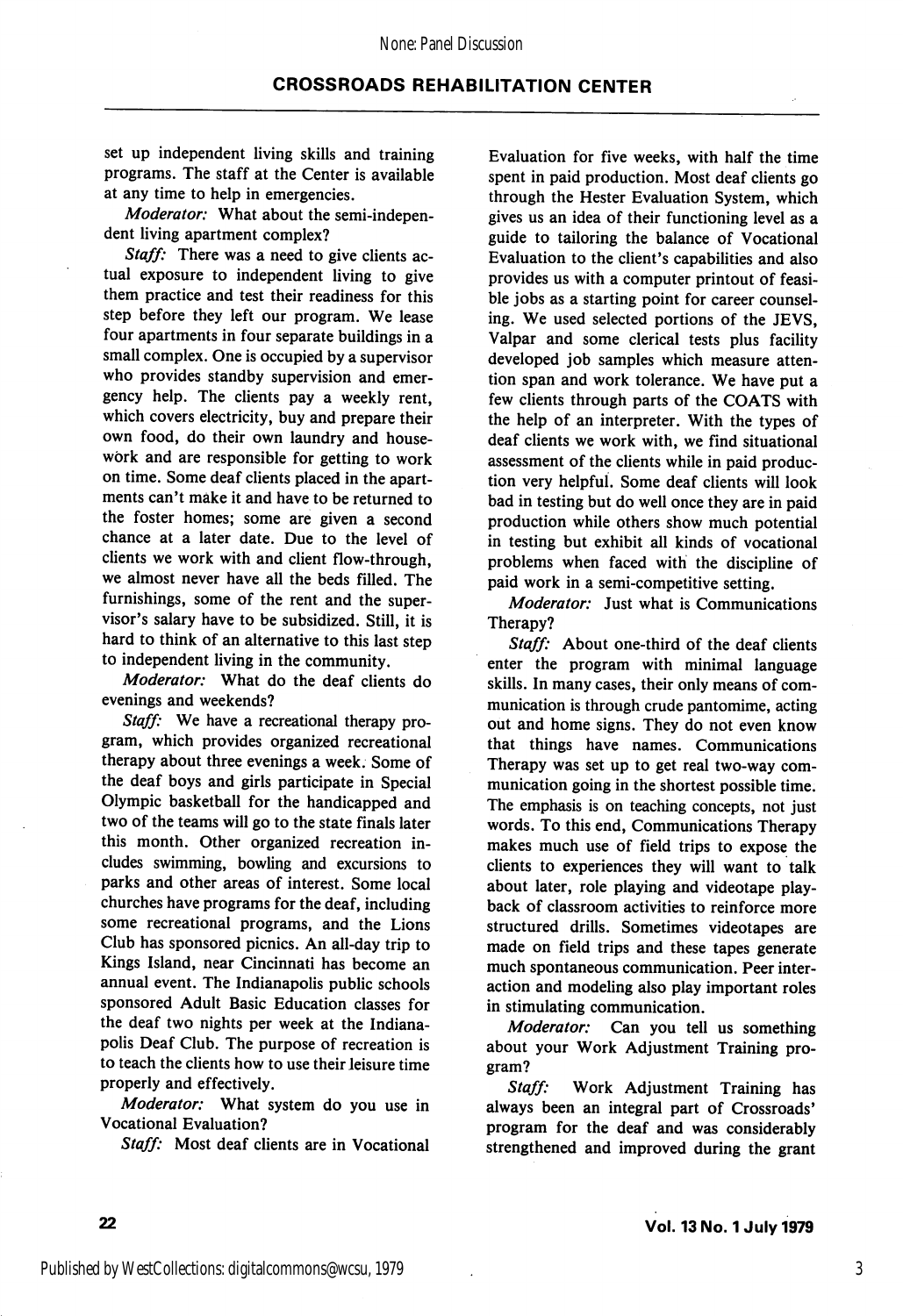### CROSSROADS REHABILITATION CENTER

term. The deaf clients are integrated with clients with other disabilities in the workshop setting, which attempts to simulate, as far as possible, a competitive work setting. At one time during the grant term, a maximum of 80 clients were in WAT, with an average caseload of 70-75. Of these, between one-third and onehalf were deaf. Crossroads is fortunate to be located in the center of an industrial area that supplies a large variety of subcontract work we can use in WAT. Subcontract billings this year will be close to one million dollars. We handle subcontract work for about 80 different com panies, which provides a variety of work to test different skills and also enables the clients to earn enough to sustain motivation while in training. WAT clients earn anywhere from 20 cents to \$4 per hour. The latter is unusual, but many clients earn more than the Federal mini mum wage for competitive industry. Some times this leads to a problem when we want to place a client in competitive employment and this means a temporary reduction in earnings. However, we have been able to get around this problem. Crossroads has six distinct shop areas which makes possible an effective system of in-house promotions. A client normally begins in Shop A and has to meet certain behavioral and production standards before moving to Shop B. Meeting additional require ments allows him to work in one of the Indus trial Services shops at Crossroads. This promo tion results in the client being able to work more hours with more complex, better paying jobs. While staff members emphasize the prestige involved in each promotion, peer pressure is probably just as important. Con versely, the threat of demotion to one of the beginning workshops because of poor behavior is quite a deterrent.

Many other techniques are used to modify certain behaviors in the deaf clients in WAT. They include contracts, charts, rewards, modeling and role playing. Role playing is often very effective. A client is given a super visor's blue uniform coat while a staff person assumes the role of the client. This makes it relatively simple to teach basic work habits without the use of sign language. Another technique that has proven effective is the use of signature cards. In this method, the client is given a card with a specific behavior, such as no fighting for the day, written on it. Each day the client successfully completes the behavior goal, he presents the card to his supervisor to sign. This technique works even when clients can't read or write and have only minimal language skills. Rewards are as reality oriented as possible. In addition to increased earnings for higher production, special privileges and attention from the staff are effective. One very popular reward is going out to lunch with a staff person.

Punishments for poor behavior include loss of break time, isolation from the shop for a specified time, loss of recreational privileges and — for more serious offenses — suspension from the program for a day to a few weeks. Discharge is seen as a last resort and done only when a client becomes a threat to himself or others or where continuation in the program will likely do more harm than good. Because of the type of clients we work with, severe behavioral problems are expected and usually dealt with without discharge.

Moderator: What happens after WAT?

Staff: Several things can happen. We can place clients in competitive employment; send them home with a recommendation for place ment in competitive employment near home; help arrange admission in a post-secondary educational program or trade school; discharge them to our Industrial Services, where they can remain on an interim or longterm basis without further cost to VR or while continuing in Communications Therapy with VR paying only for CT; recommend placement in a sheltered workshop near their home or, rarely, discharge them as non-feasible for a vocational program at that time.

Moderator: What are Industrial Services? Staff: Crossroads' Industrial workshops. In an effort to create a more acceptable im pression in the community and with the business world, we have changed our name for the workshops to "Crossroads Industrial Services." The words sheltered, rehabilitation, handicapped and workshops have been drop ped in our communication with the public to further erase many of the preconceived notions

4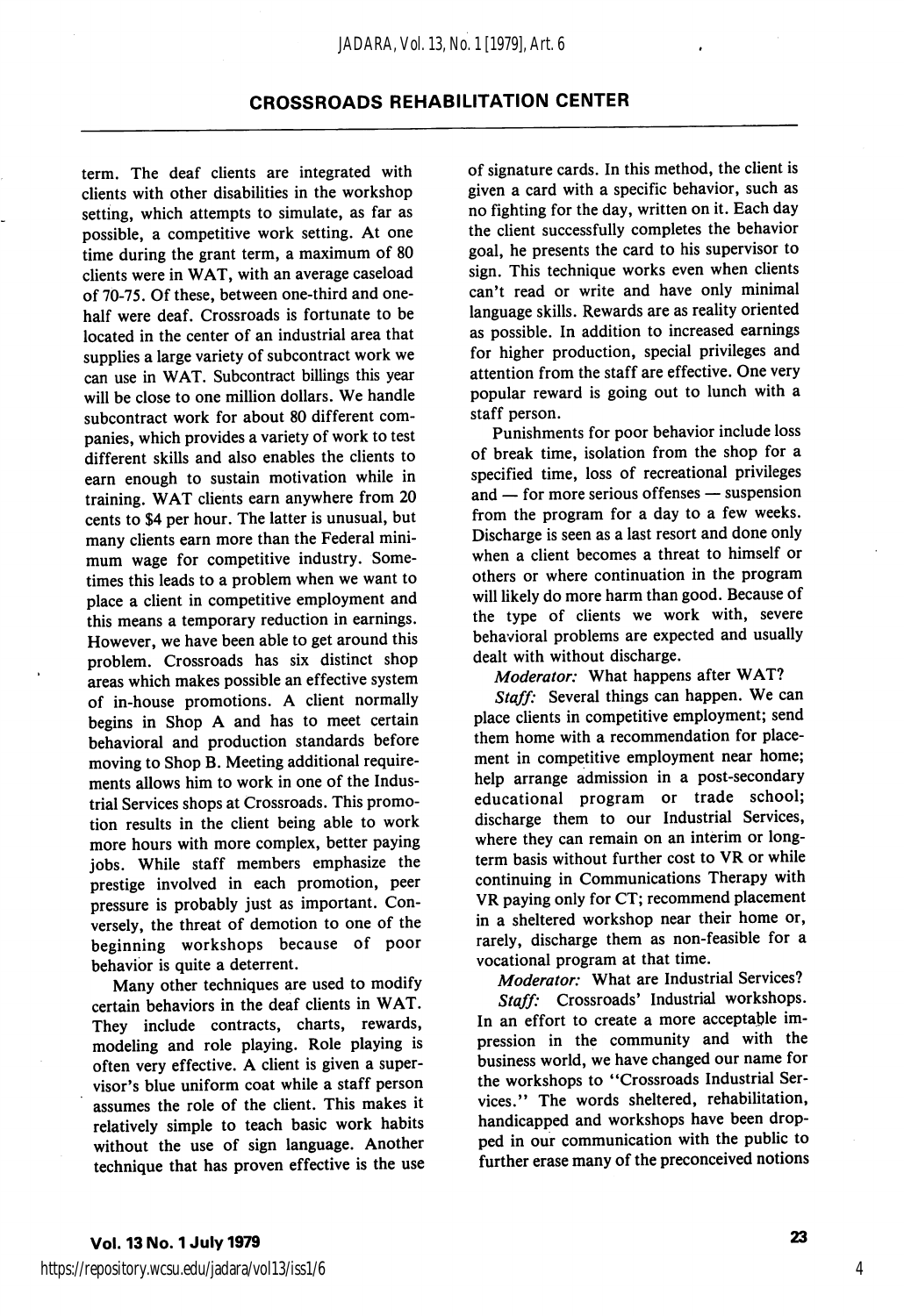that are attached to them. We no longer refer to our workshop clients as such, but rather, refer to them as workers.

Moderator: What directions do you see the program taking in the years ahead?

Staff: Our intake statistics show a steadily increasing proportion of new clients have histories of mental illness or criminal deten tion; others have severe personality disorders and have failed in other programs or need to be separated from bad home or environmental situations. Because there are so few rehabili tation programs for the deaf that can work with such people and because Crossroads has evolved a strong exit program for the mentally ill deaf, we expect to be asked to accept more such referrals in the years ahead. Another fac tor that will affect program directions is the establishment of new programs for the severely handicapped deaf in other states. Massa chusetts has just activiated an evaluation center for the deaf; Louisiana is planning to set up its own Vocational Evaluation and Work Adjustment Training Center for the deaf, deaf-blind and blind. We do not think this signals the end of referrals from other states; we expect other states will continue to look at Crossroads for help with deaf clients who can not be served at the local level. However, if we were to replace 25 of the 75 deaf clients now in our program who present relatively uncompli cated developmentally disabling rehabilitation problems with 25 deaf clients with severe per sonality disorders or psychosis, our present resources would be spread too thin to ade quately cope with the problems these people present.

Moderator: What are some needs that will have to be met if you are to meet this challenge?

Staff: We will need a structured, professionally staffed half-way house and screening center for new clients. Some new clients have to be moved from several group and foster homes until we can find a satisfactory place ment; others are not ready for placement in foster homes on arrival. This will be expensive because of the 24-hour staff required. We need a full-time housing and independent living skills coordinator and a full-time social worker

and a full-time trained counselor. At present, staff people have to double up. If we are going to accept many more mentally ill deaf clients and more with severe personality disorders, we will need more of our psycholigist's time if not a full-time psychologist qualified to work with the deaf. We think it is rather unrealistic to ex pect VR fee income to cover all the ancillary services and the core staff needed to coor dinate the program and give the clients the depth and quality of services they need. We would like to have hard Federal money for the core staff and ancillary programs on the same basis as TVI at St. Paul and Delgado at New Orleans. Finally, we need more appreciation of the dimensions of the problem on the part of referring VR agencies and enough freesupported time in the program to complete rehabilitation.When it takes high functioning deaf people four or five years to go through college and get ready to work, it isn't realistic to expect the multiply disabled, severely handi capped deaf with minimal communication skills, little or no schooling and no work ex perience to get ready for the demands of com petitive employment and independent living in 18 months or less.

Moderator: Time is running out and I notice several people have questions.

Audience: Where do you get your subcontract work?

Staff: We have a full-time marketing director to line up subcontract work and we are fortunate to be located in an industrial area that has many such jobs. We do work for about 100 different companies, with the bulk of the subcontract work coming from Western Electric, Ford and Chrysler.

Audience Comment: I have never seen another rehabilitation center with such a varie ty of good-paying subcontract work. Some of our clients come home with several hundred dollars in savings.

Staff: While some clients earn good money, we have a long-standing policy of sug gesting VR cut basic maintenance when a client begins to earn enough to pay part or all of his basic maintenance. We don't want to dampen motivation by requiring clients to give up almost all they earn for maintenance, but we